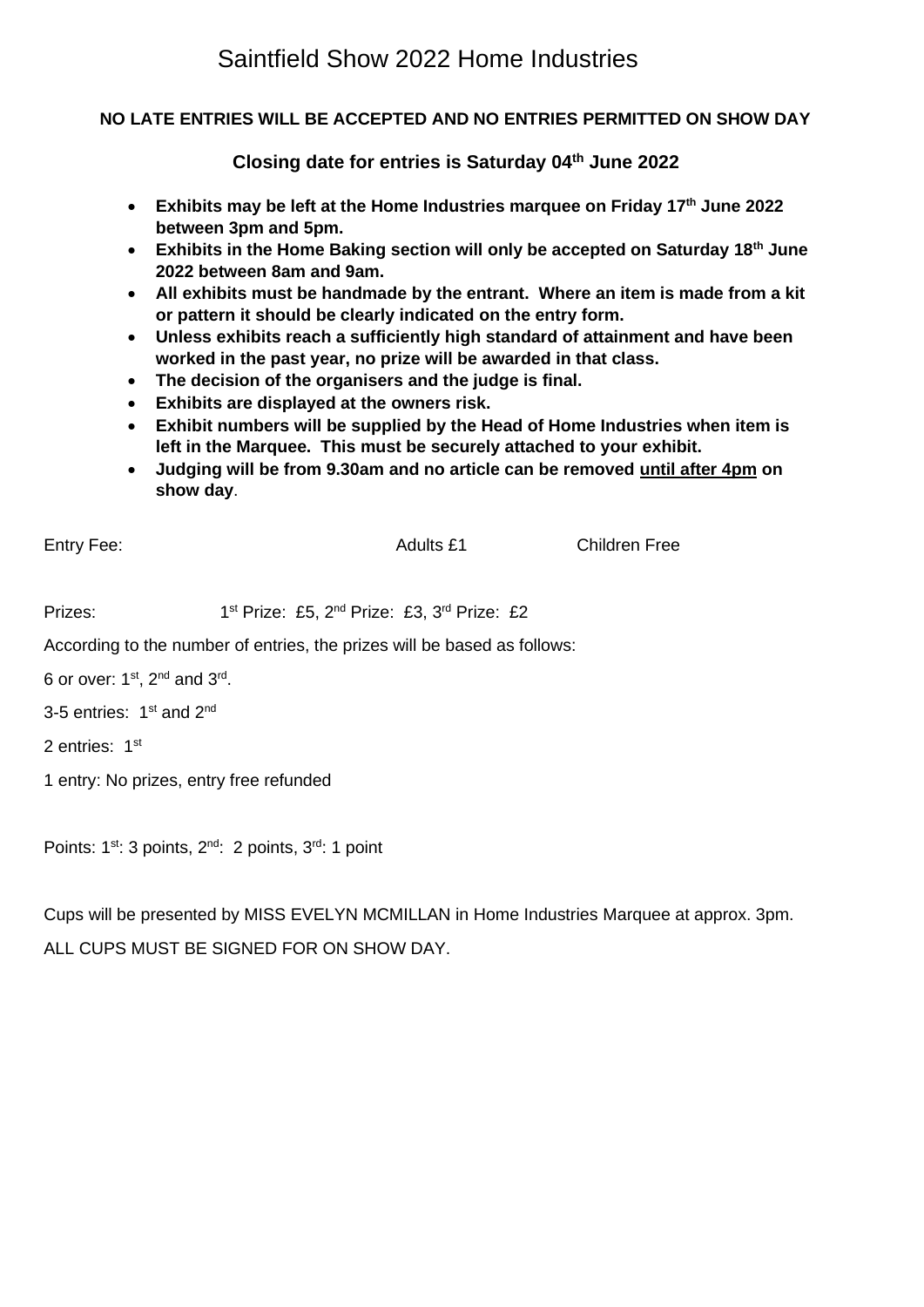## **CLASSES**

#### **CLASS A – Family Competition - Open to all entries**

Sponsored and judged by Tougher Family, Drumbo

A crown fit for a Queen

A handcrafted crown to celebrate Queen Elizabeth II Platinum Jubilee

£30 prize money awarded to best exhibit in Class A

### **EGGS**

### **The Richard S F Armour Perpetual Challenge Cup**

Presented by Mr Richard S F Armour

Exhibitor gaining most points in the Egg section (classes  $1 - 23$ )

Judge: Judith Lyons

#### **Class Number Description**

| 1              | 3 White Hen Eggs                          |
|----------------|-------------------------------------------|
| 2              | 3 Brown Hen Eggs                          |
| 3              | 3 Tinted Hen Eggs                         |
| 4              | 3 Eggs of any other natural colour        |
| 5              | 3 White Bantam Eggs                       |
| 6              | 3 Brown Bantam Eggs                       |
| $\overline{7}$ | 3 Tinted Bantam Eggs                      |
| 8              | 3 Bantam Eggs of any other natural colour |
| 9              | 3 Duck Eggs                               |
| 10             | 3 Waterfowl Eggs of any colour            |
| 11             | 3 Goose Eggs                              |
| 12             | 3 Turkey Eggs                             |
| 13             | 6 White Hen Eggs                          |
| 14             | 6 Brown Hen Eggs                          |
| 15             | 6 Tinted Hen Eggs                         |
| 16             | 6 Eggs of any other natural colour        |
| 17             | 6 White Bantam Eggs                       |
| 18             | 6 Brown Bantam Eggs                       |
| 19             | 6 Tinted Bantam Eggs                      |
| 20             | 6 Bantam Eggs of any other natural colour |
| 21             | 6 Duck Eggs                               |
| 22             | 6 Waterfowl Eggs of any colour            |
| 23             | Any Painted or decorated egg              |
|                |                                           |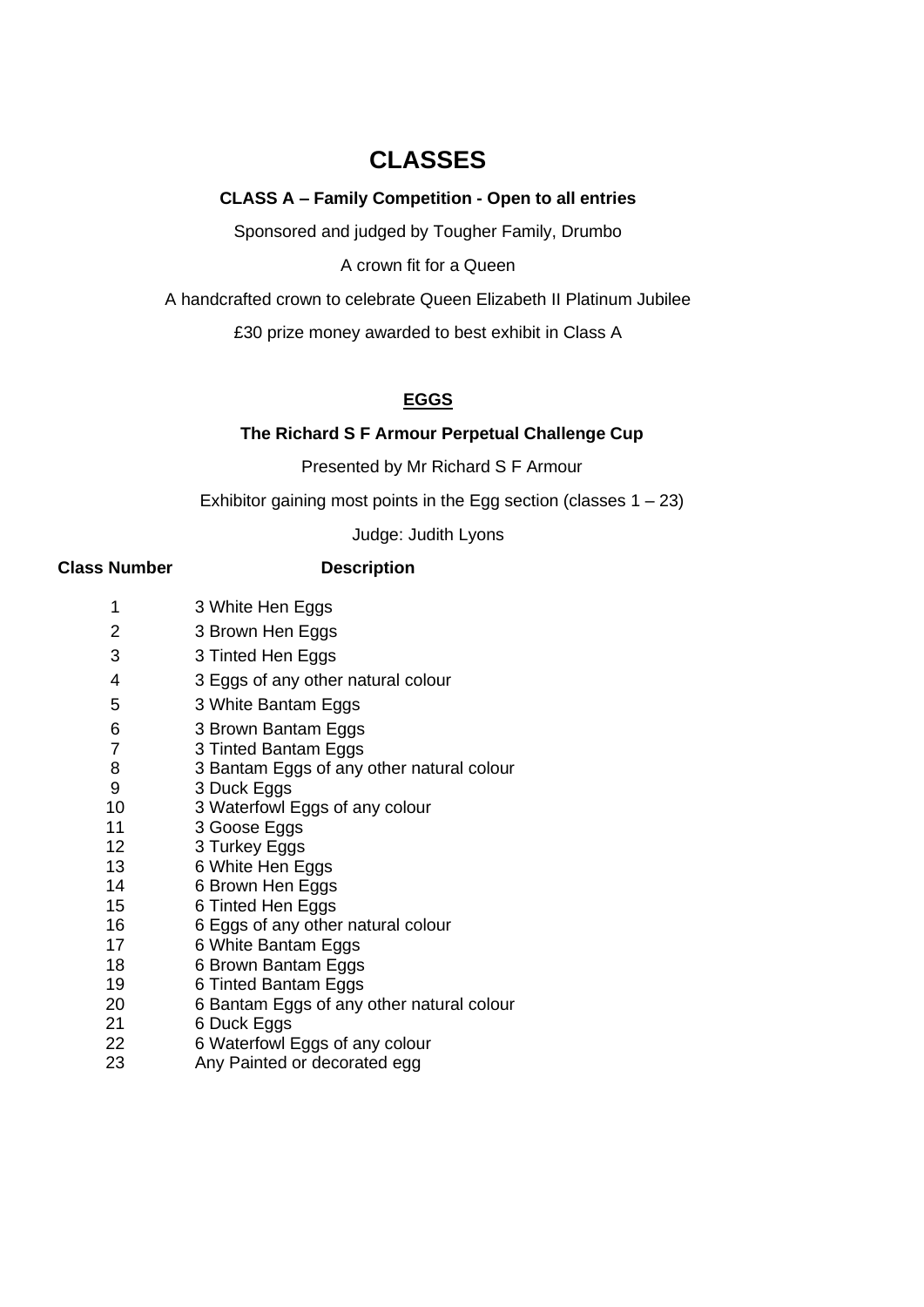#### **HOME BAKING**

#### Judge Jim Campbell

#### **The Festival of Britain Cup**

Presented by the late Mr J Patterson, The Hill, Ballygowan

Exhibitor gaining the most points in the Baking section (classes 24 - 36)

#### **Class Number Description**

| 24       | Banana Bread baked in a 2lb loaf tin       |
|----------|--------------------------------------------|
| 25       | 4 Cherry Scones (oven)                     |
| 26       | 1 Oven fruit soda                          |
| 27       | 5 Shortbread Biscuits                      |
| 28       | 5 Flakemeal Biscuits                       |
| 29       | 4 Assorted Tray Bakes                      |
| 30<br>31 | 4 Chocolate Brownies<br>Lemon Drizzle Cake |
| 32       | Decorated Carrot Cake                      |
| 33       | A Celebration Cake                         |

### **PRESERVES**

#### **Class Number Description**

- 34 Pot of Homemade Chutney
- 35 Pot of Lemon Curd
- 36 Pot of Strawberry Jam

### **CHILDRENS COOKERY**

# **Class Number Description** 37 4 Chocolate Chip Cookies (under 11 years of age)

38 4 Chocolate Chip Cookies (over 11 years of age)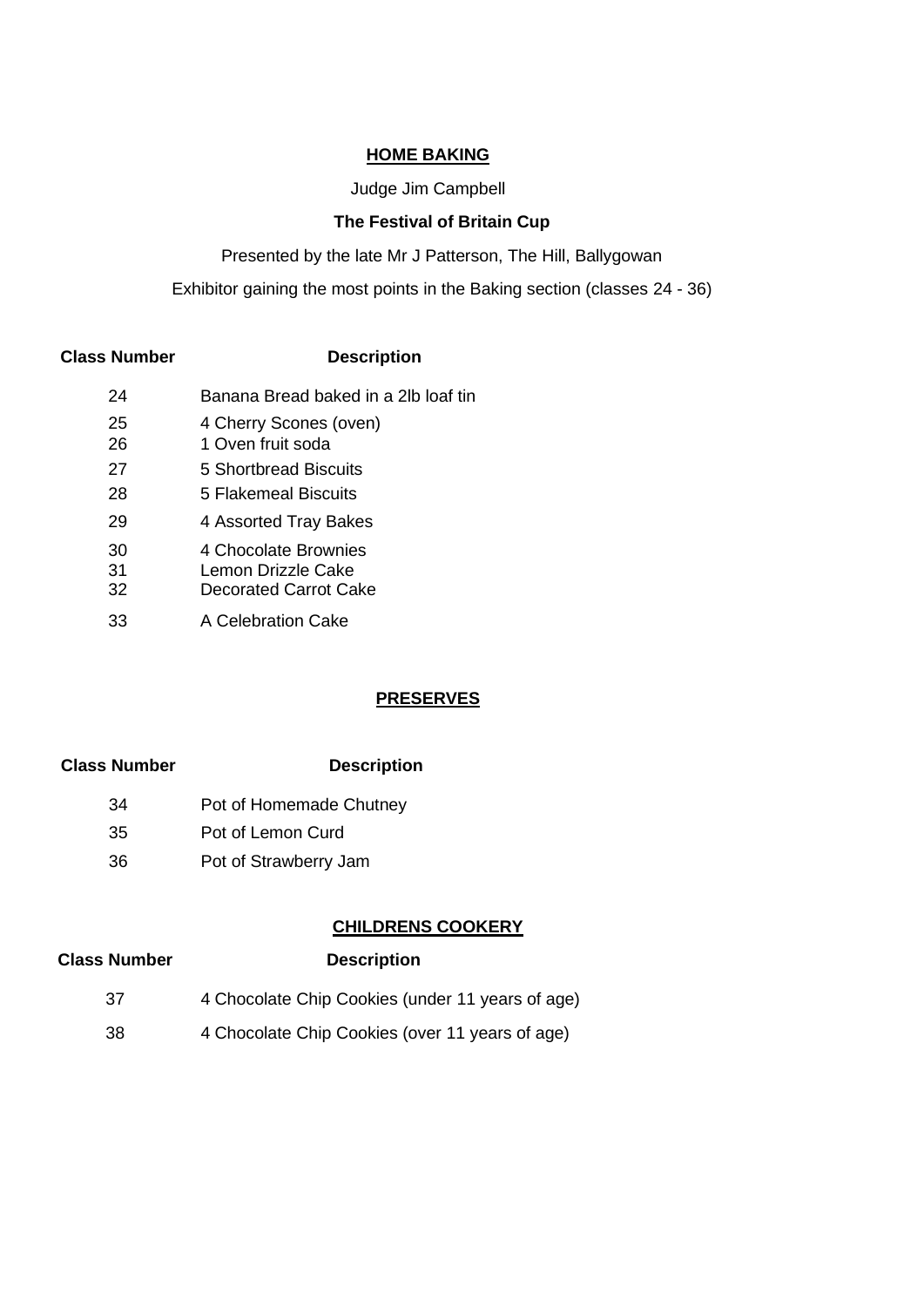#### **CRAFT WORK (Classes 39-49)**

Judge Paula Ryan

#### **The Myrtle S McKelvey Perpetual Trophy**

Given by the McKelvey Family in memory of their mother

Best exhibit in classes 39 – 49

#### **The Handicraft Perpetual Cup**

Presented by Saintfield Womens Institute

Exhibitor gaining the most points in classes 39-49

# **Class**

#### **Description**

- **Number**
	- 39 Hand Knit Baby Garment
	- 40 Any Hand Knit Garment
	- 41 A pair of Hand Knit socks
	- 42 Hand Crocheted Baby Garment
	- 43 Hand Crocheted Knee Blanket
	- 44 Cross Stitch or Hand Embroidery including
	- Creative Embroidery 45 Any Item in Patchwork
	- 46 Handcrafted Childs Toy
	- 47 Any Hand or Needle Felted Item
	- 48 Something New from Something Old
	- 49 Any Other Craft not classified in the above classes

### **JUNIOR ART (11 years of age and under)**

Judge Paula Ryan

### **The McLaughlin Cup**

Presented in memory of the late Mrs F A McLaughlin

Best exhibit in classes 50-54

#### **The MJ McKay Perpetual Challenge Cup**

Presented by the late Mr MJ McKay

School or organisation gaining most points in classes 50-54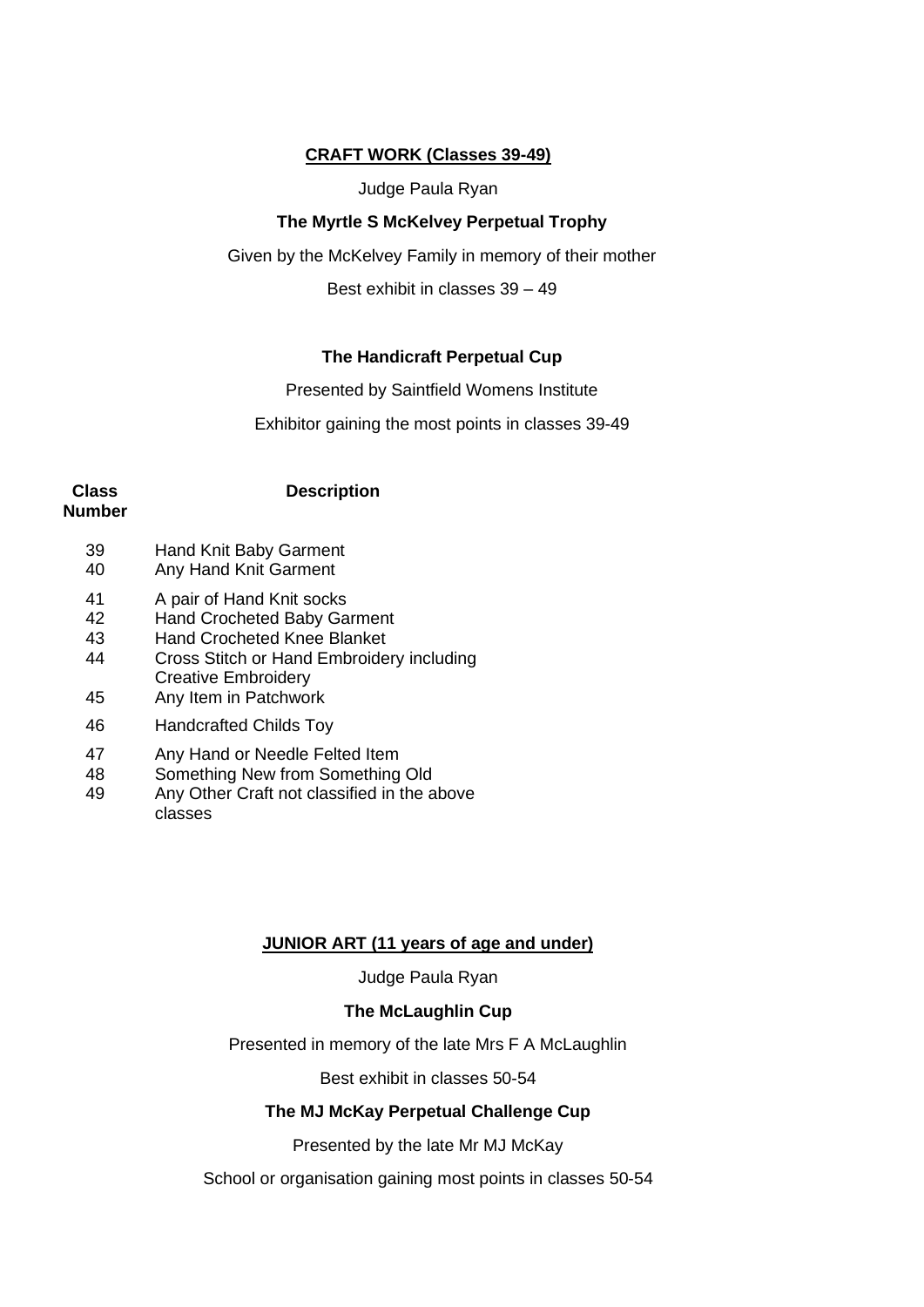#### **Class Number Description**

50 51 A Celebration Cake made from recycled materials A Fruit/Vegetable Monster 52 Painting of Your Pet 53 A Sun Catcher 54 A Rainbow in any medium

### **TEEN ART (12 -16 years of age)**

Judge Paula Ryan

### **The Enid Minnis Cup**

Presented by Mrs Enid Minnis

Best exhibit in classes 55-58

### **Class Number Description**

- 55 Any Illustration in Any Medium
- 56 A Piece of Ceramic
- 57 A Piece of Handmade Jewellery
- 58 Any Piece of Textile Art

### **SPECIAL EDUCATION**

### Judge Paula Ryan

### **Special Needs Award**

### Cup presented by Mrs Elizabeth Kirk

Best exhibit in classes 59-65

Children and Adults who attend Special Schools and Adult Learning and Training Centres

| <b>Class Number</b> | <b>Description</b>                  |
|---------------------|-------------------------------------|
| 59                  | A celebration in any medium         |
| 60                  | A 3D sheep in any medium            |
| 61                  | Beautiful Butterflies in any medium |
| 62                  | A recycled upcycled object          |
| 63                  | A pot of Fruit jam                  |
| 64                  | 4 Iced buns                         |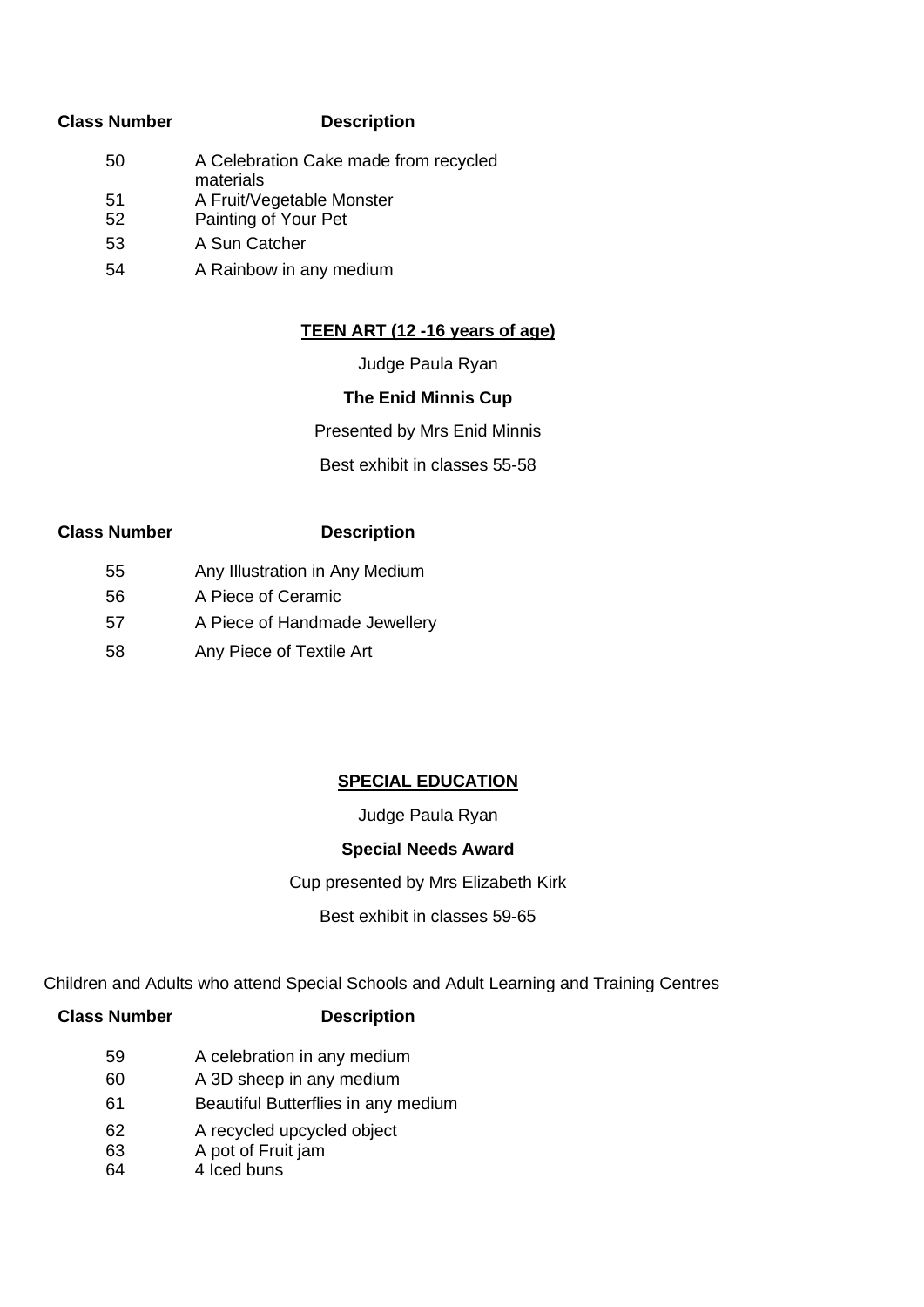### **ART CLASS (Adult)**

Judge Paula Ryan

### **Unicorn Agencies Ltd Cups**

Class 66-69

#### **Class Number Description**

66 Any Illustration in oil

67 Any illustration in watercolour

68 Any illustration in charcoal, pen or pencil

69 Any piece of 3D art

### **WI CLASSES**

#### **The Susan McBride Memorial Perpetual Trophy**

Presented by the late Mr R A McBride

WI Member gaining the most points in classes 70-72

Celebrating 90 years of the WI in Northern Ireland

#### **Class Number Description**

- 70 Afternoon Tea on a Cake Stand
- 71 A Tea Cosy
- 72 An arrangement in a Tea Cup and Saucer

#### **FLOWERS (Adult)**

Judge Carly Dunne

#### **The Horticultural Cup**

Presented by the late Messrs Martin Philips and Thomas McVeigh

Exhibitor gaining the most points in classes 73-76

#### **The Rose of Sharon Perpetual Shield**

Presented by Sharon McClay

Best exhibit in classes 73-76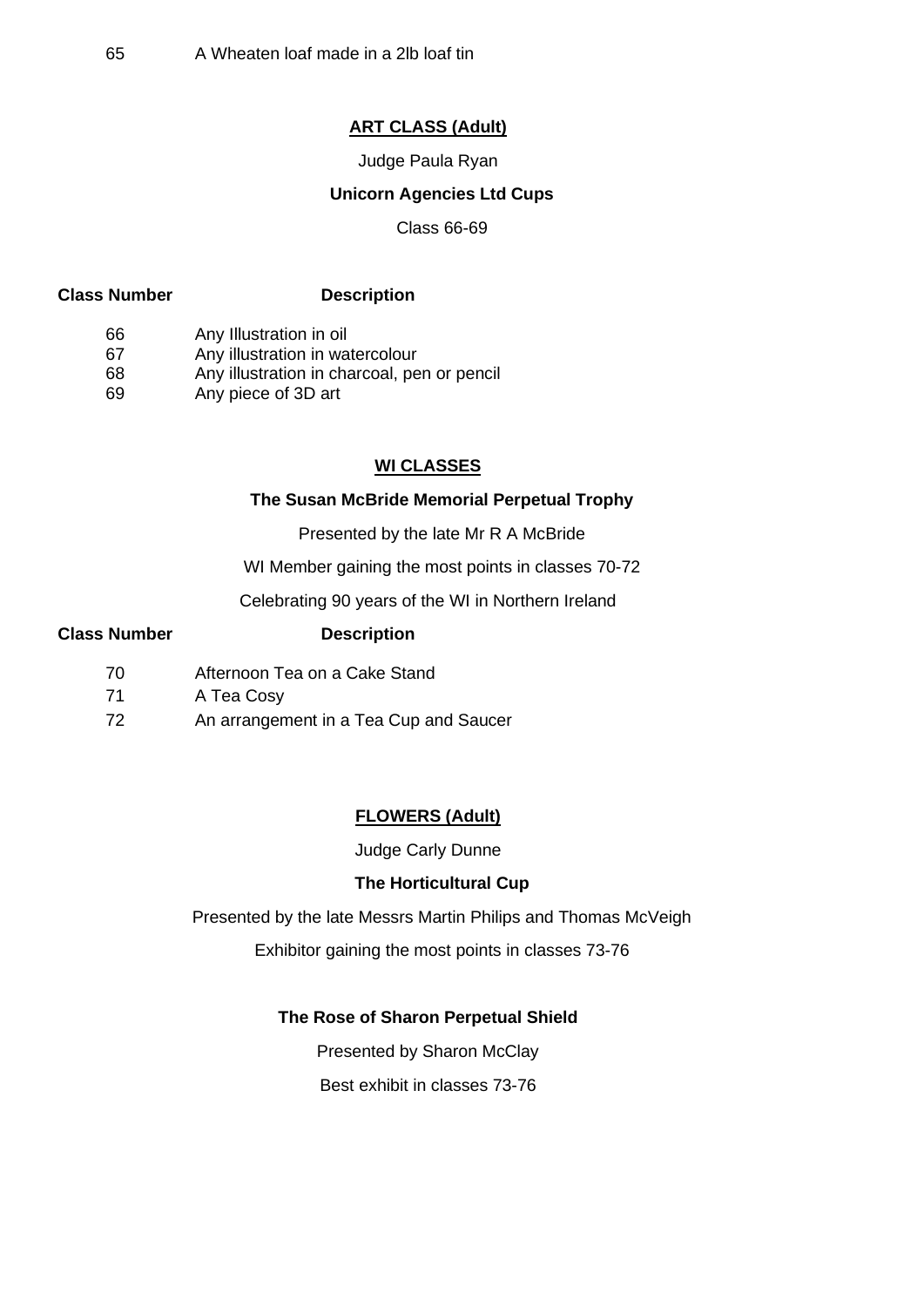#### **Class Number Description**

| 73 | A Cottage Garden arrangement of flowers in |
|----|--------------------------------------------|
|    | a jug                                      |
| 74 | For a Special Friend - A Hand Tied Bouquet |
|    | of Seasonal Flowers                        |
| 75 | Summer Bloom - Planter/Basket/Bucket       |
|    | planted with a variety of summer bedding   |
| 76 | Re-Use/Re-Cycle – An arrangement of        |

- seasonal flowers in a jam pot
- Class 77 'Sazzy but Sustainable' Wow Factor with Seasonal Flowers, no taller than 60cm, hand tied/vase arrangement using either chicken wire or flower frog. Maximum of 25 stems. Sponsored by Hummingbird Meadow and Design 1<sup>st</sup> Prize £15 voucher, 2<sup>nd</sup> Prize £10 voucher, 3<sup>rd</sup> £5 voucher

### **FLOWERS (Junior)**

Judge Carly Dunne

### **Petals n Pots Cup**

Presented by Petal n Pots Market Street Downpatrick

Exhibitor gaining most points in class 78

### **Petals n Pots Cup**

Presented by Petal n Pots Market Street Downpatrick

Best exhibit in class 78

### **Class Number Description**

78 A Garden/Wild Flower Arrangement in a Wellington Boot

### **PHOTOGRAPHY (open to all ages)**

Judge Paula Ryan

### **Beechavon Cup**